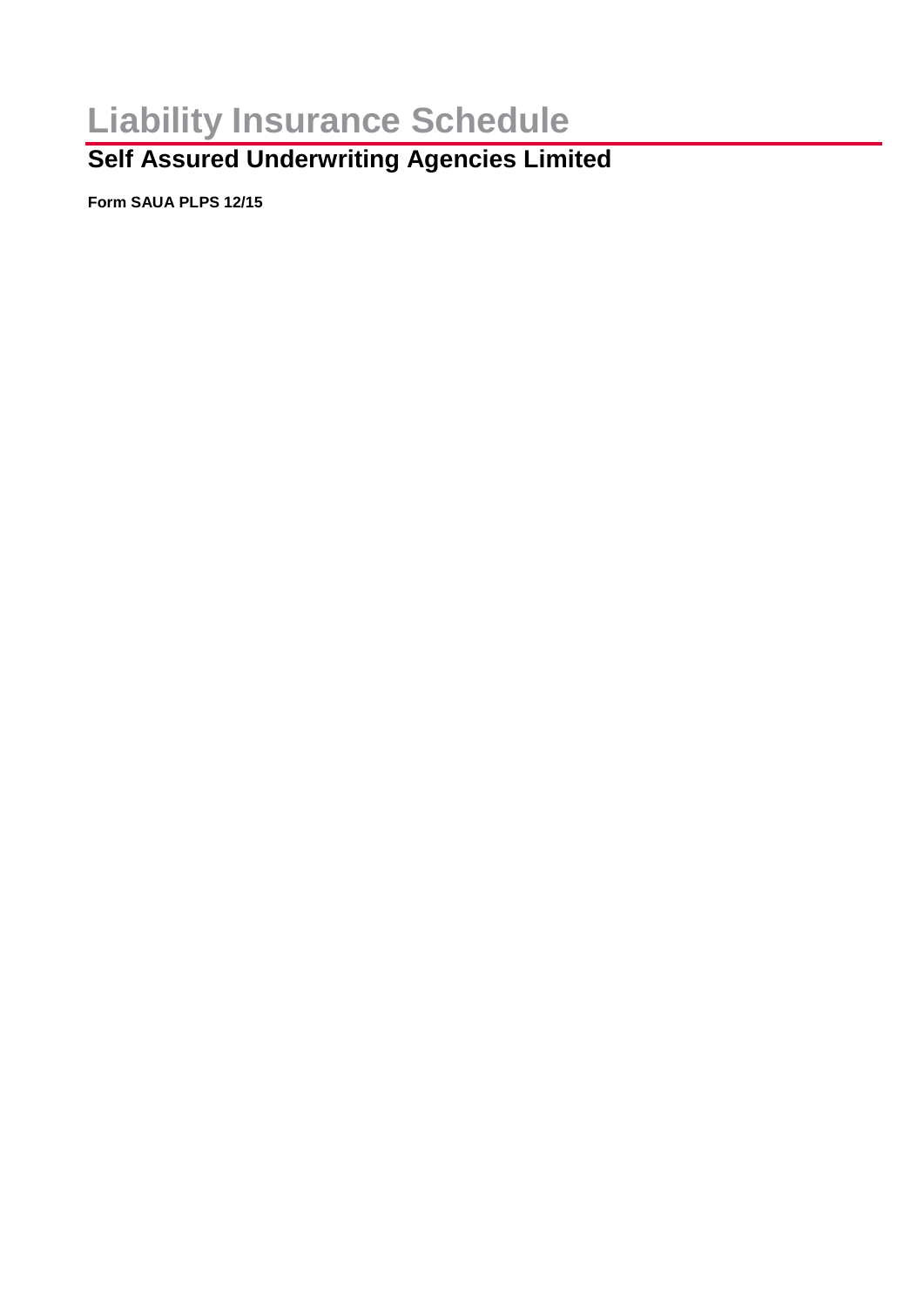

# **Schedule**

| 1.1 | <b>Policy Number:</b>       | SALSALIA/R107792/0332/17                                                                                                                                                                                                                                                                                                                                                                                                                                                                                                                          |                          |                                                                                                  |
|-----|-----------------------------|---------------------------------------------------------------------------------------------------------------------------------------------------------------------------------------------------------------------------------------------------------------------------------------------------------------------------------------------------------------------------------------------------------------------------------------------------------------------------------------------------------------------------------------------------|--------------------------|--------------------------------------------------------------------------------------------------|
| 1.2 | <b>Wording:</b>             | (SAUA PLPW 12/15)                                                                                                                                                                                                                                                                                                                                                                                                                                                                                                                                 |                          |                                                                                                  |
| 1.3 | Insured:                    | Dr Sara Collins t/a The Eco Urban Ranger                                                                                                                                                                                                                                                                                                                                                                                                                                                                                                          |                          |                                                                                                  |
| 1.4 | <b>Insured Address:</b>     | St Marys Vicarage, Fratton Road, Portsmouth, PO1 5PA                                                                                                                                                                                                                                                                                                                                                                                                                                                                                              |                          |                                                                                                  |
| 1.5 | <b>Period of Insurance:</b> | From: 23 May 2017                                                                                                                                                                                                                                                                                                                                                                                                                                                                                                                                 | To: 22 May 2018          |                                                                                                  |
|     |                             |                                                                                                                                                                                                                                                                                                                                                                                                                                                                                                                                                   |                          | Both dates inclusive Local Standard Time at the address stated above                             |
| 1.6 | <b>Business:</b>            | Forest school practitioner providing activities for children & adults of all ages.<br>General forest school work including shelter building, use of hand tools<br>(including knives), tree climbing to head height, use of swings rope swings<br>and play equipment for children of primary school age, occasional<br>lopping/coppicing, felling (diameters less than 6"), foraging, low level charcoal<br>making (twigs/tins/cans), green woodworking, pond/stream dipping, face<br>painting, birthday parties, camp fires, overnight camps etc. |                          |                                                                                                  |
| 1.7 | <b>Limit of Liability:</b>  | <b>Employers</b><br>Liability:                                                                                                                                                                                                                                                                                                                                                                                                                                                                                                                    | Not covered              |                                                                                                  |
|     |                             | <b>Public Liability:</b>                                                                                                                                                                                                                                                                                                                                                                                                                                                                                                                          | and expenses in addition | GBP 5,000,000 any one Occurrence, defence costs                                                  |
|     |                             | <b>Products Liability:</b>                                                                                                                                                                                                                                                                                                                                                                                                                                                                                                                        |                          | GBP 5,000,000 any one Occurrence and in the<br>aggregate, defence costs and expenses in addition |
| 1.8 | Excess:                     | Property Damage GBP 250 each and every Occurrence                                                                                                                                                                                                                                                                                                                                                                                                                                                                                                 |                          |                                                                                                  |
| 1.9 | Premium                     | <b>Employers Liability</b><br>Adjustable on Clerical Employees at:<br>Adjustable on All Other Employees at:                                                                                                                                                                                                                                                                                                                                                                                                                                       |                          | n/a                                                                                              |
|     |                             | <b>Public/Products Liability</b><br>Adjustable on United Kingdom<br>Turnover:                                                                                                                                                                                                                                                                                                                                                                                                                                                                     |                          | GBP 150.00<br>%                                                                                  |
|     |                             | <b>Insurance Premium Tax:</b>                                                                                                                                                                                                                                                                                                                                                                                                                                                                                                                     |                          | GBP 15.00                                                                                        |
|     |                             | <b>Total Premium:</b>                                                                                                                                                                                                                                                                                                                                                                                                                                                                                                                             |                          | GBP 165.00                                                                                       |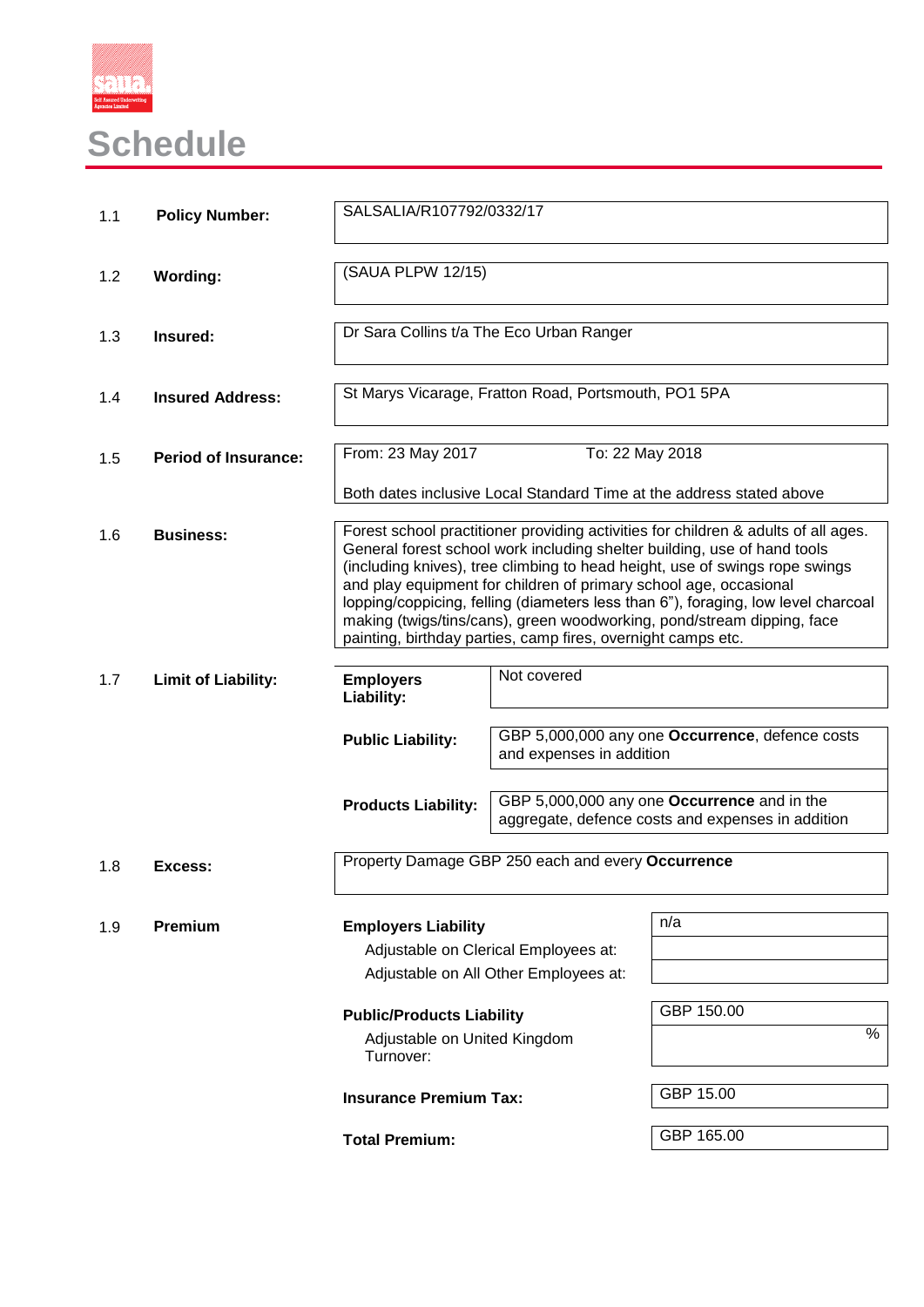

| 1.10 | <b>Endorsements:</b> | 1. Excess                                                                                                                                                                                                                                                                                                                                                                                                                                                                                                            |  |  |
|------|----------------------|----------------------------------------------------------------------------------------------------------------------------------------------------------------------------------------------------------------------------------------------------------------------------------------------------------------------------------------------------------------------------------------------------------------------------------------------------------------------------------------------------------------------|--|--|
|      |                      | We shall not indemnify You in respect of the first GBP 250 of all claims<br>(including costs and expenses) arising from Damage to Property.                                                                                                                                                                                                                                                                                                                                                                          |  |  |
|      |                      | If any amount paid by Us includes the above amount You shall<br>reimburse Us.                                                                                                                                                                                                                                                                                                                                                                                                                                        |  |  |
|      |                      | All other terms and conditions remain unaltered.                                                                                                                                                                                                                                                                                                                                                                                                                                                                     |  |  |
|      |                      | 2. Bona Fide Sub-Contractors Extension<br>SEL 079 12/15<br>We will cover You under this policy against liability arising from work<br>undertaken on Your behalf by independent contractors (not defined as<br><b>Employees</b> ) provided that at the time of engaging such contractors You<br>have obtained and retained a copy of the relevant insurance policy<br>schedule or other proof thereof that such contractors have in force:<br>an approved Employers Liability insurance in accordance with any<br>(a) |  |  |
|      |                      | law relating to compulsory insurance of liability to Employees;<br>and                                                                                                                                                                                                                                                                                                                                                                                                                                               |  |  |
|      |                      | Public and Products Liability insurance suitable for the nature of<br>(b)<br>the work undertaken on Your behalf and with a Limit of Liability<br>not less than that applying to this policy and containing a clause<br>covering You as a principal.                                                                                                                                                                                                                                                                  |  |  |
|      |                      | All other terms and conditions remain unaltered.                                                                                                                                                                                                                                                                                                                                                                                                                                                                     |  |  |
|      |                      | 3. Participant to Participant Extension<br>SEL 147 12/15                                                                                                                                                                                                                                                                                                                                                                                                                                                             |  |  |
|      |                      | This policy is extended to include liability, where requested by You as if<br>individual cover had been issued to each individual participating in Your<br><b>Business, subject to the following conditions:</b>                                                                                                                                                                                                                                                                                                     |  |  |
|      |                      | this policy will not apply where there is a more specific insurance<br>(a)<br>in force; and                                                                                                                                                                                                                                                                                                                                                                                                                          |  |  |
|      |                      | nothing contained herein shall increase Our liability under the<br>(b)<br>Limit of Liability stated in the Schedule.                                                                                                                                                                                                                                                                                                                                                                                                 |  |  |
|      |                      | All other terms and conditions remain unaltered.<br>4. Professional Liability Exclusion<br>SEL 119 12/15<br>We will not cover You under this policy against liability arising from or<br>connected with Your failure to fulfil Your professional duties.                                                                                                                                                                                                                                                             |  |  |
|      |                      |                                                                                                                                                                                                                                                                                                                                                                                                                                                                                                                      |  |  |
|      |                      | All other terms and conditions remain unaltered.                                                                                                                                                                                                                                                                                                                                                                                                                                                                     |  |  |
|      |                      |                                                                                                                                                                                                                                                                                                                                                                                                                                                                                                                      |  |  |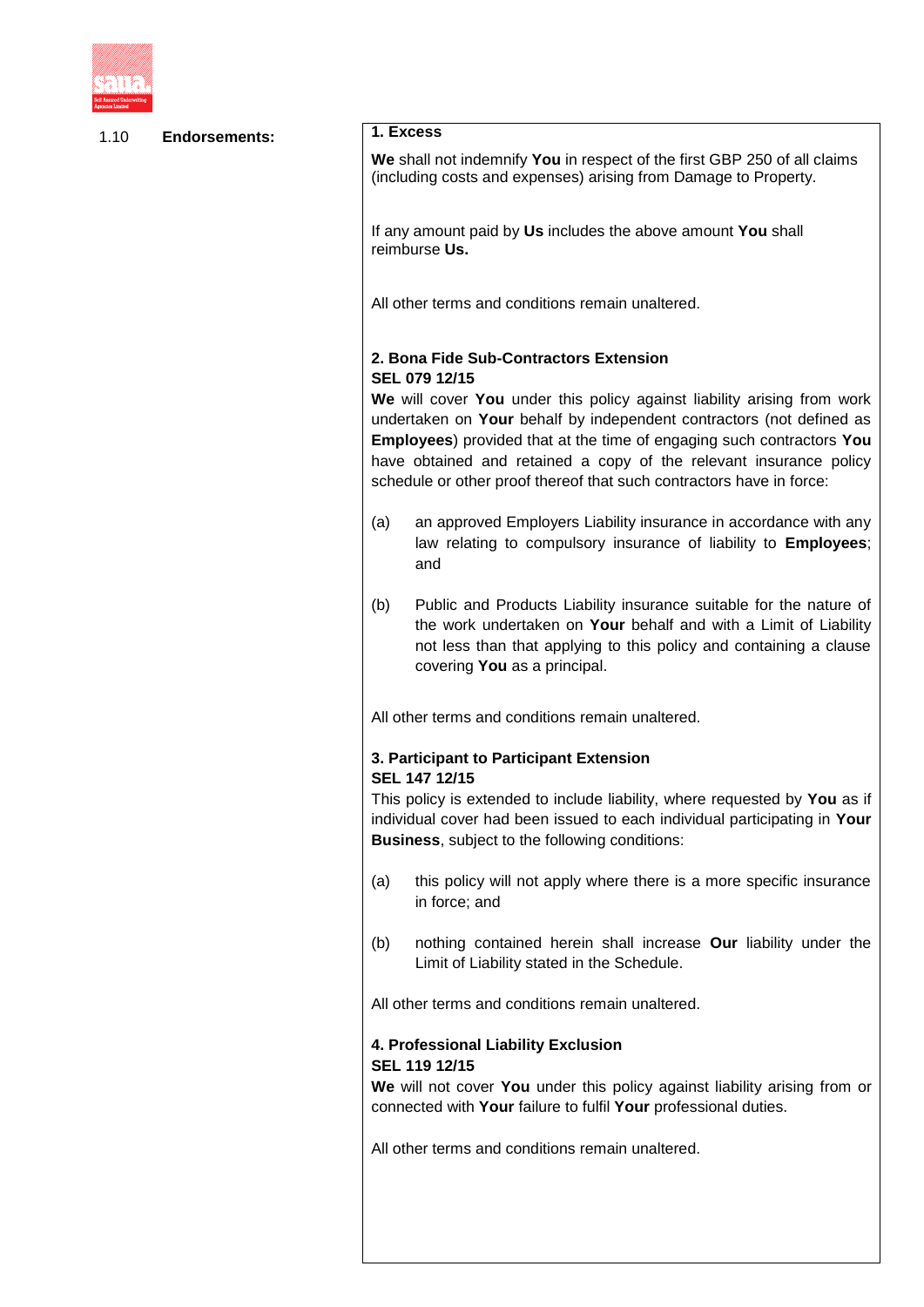

### **5. Treatment Exclusion SEL 056 12/15**

**We** will not cover **You** under Section 2 – Public Liability and Section 3 – Products Liability against liability arising from the the provision of any medical or other bodily treatment (other than first aid and ambulance services).

All other terms and conditions remain unaltered.

#### **6. Tour Operators Liability Exclusion SEL 060 12/15**

**We** will not cover **You** under Section 2 – Public Liability against liability arising from any package travel arrangement.

All other terms and conditions remain unaltered.

#### **7. Use of Rope Swing or Similar Play Equipment Condition SEL 171 12/15**

On each occasion prior to the commencement of the use of any rope swing or similar play equipment **You** must ensure that the following precautions are complied with:

- (a) the rope and attachment are tested for strength by pulling firmly;
- (b) the rope is checked from fraying or damage and if found to be frayed or damaged in any way immediately withdrawn from use and replaced as soon as practicably possible;
- (c) the tree is inspected to ensure that it is suitable to hold the rope swing or similar play equipment;
- (d) the full height from the end of the rope to its highest likely swing point is not to exceed two (2) metres from ground level;
- (e) the potential fall zone shall be suitable terrain or grass, bare earth or leaf litter typical of woodland floors and checked for any hazards including for example sharp objects and such hazards removed before the commencement of use.

**We** shall be entitled to refuse to pay any claim under this policy in its entirety if **You** do not comply with the provisions of this Condition.

All other terms and conditions remain unaltered.

#### **8. Pond and Stream Supervision Condition SEL 174 12/15**

**You** must ensure that at all times whilst participants are in the pond or stream they are under constant adult supervision with a ratio no greater than one (1) supervisor per ten (10) participants.

**We** shall be entitled to refuse to pay any claim under this policy in its entirety if **You** do not comply with the provisions of this Condition.

All other terms and conditions remain unaltered.